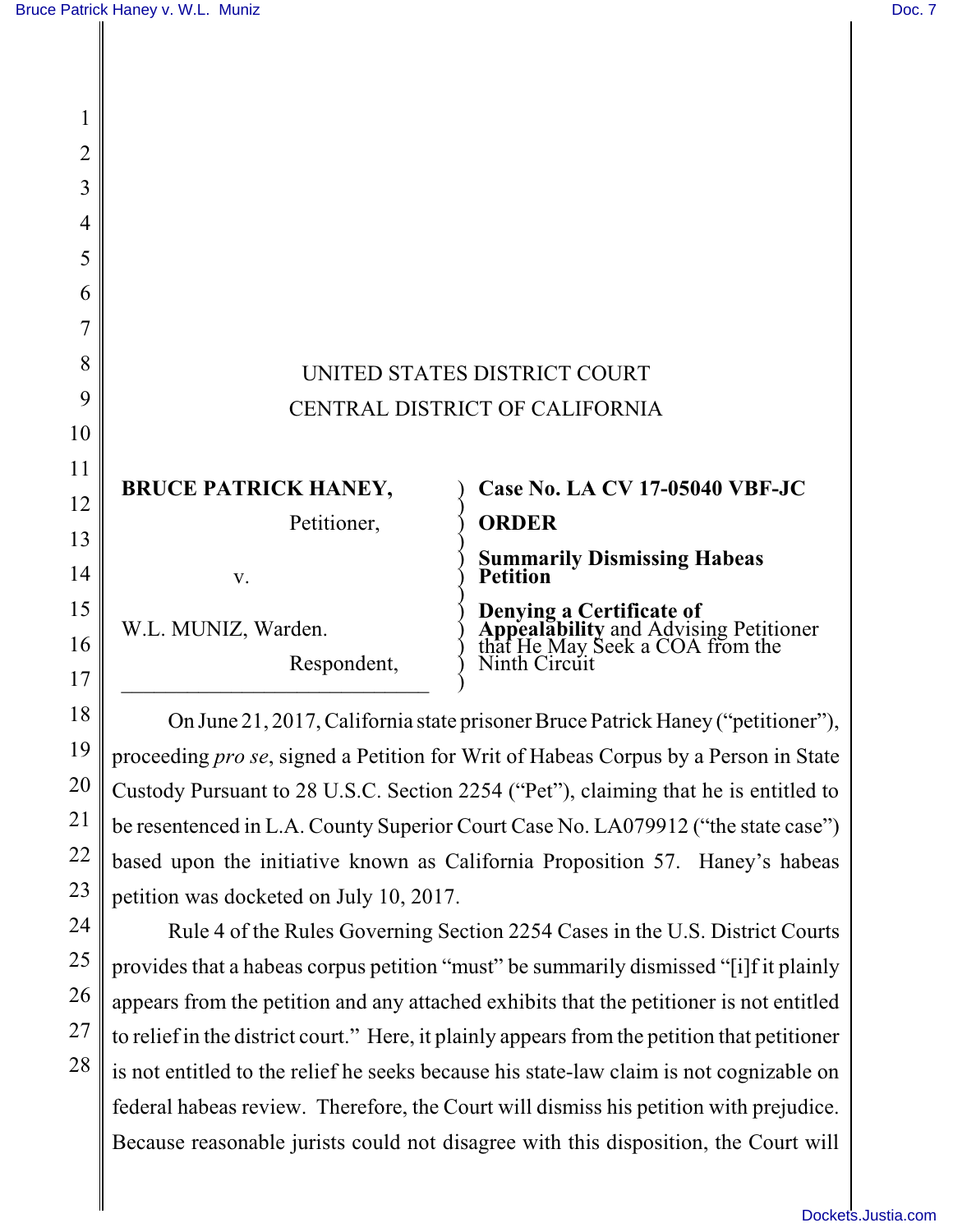deny a certificate of appealability ("COA") and advise petitioner that he may still seek a COA from the U.S. Court of Appeals for the Ninth Circuit.<sup>1</sup>

4 5 6 7 8 9 10 11 12 13 14 **BACKGROUND.** On March 24, 2015, a Los Angeles County Superior Court jury found petitioner guilty of attempted voluntary manslaughter (Cal. Penal Code ("CPC")§§ 664, 192(a)) and assault with a deadly weapon (CPC § 245(a)(1)) in the State Case. (CT 135-36, 181-85; LD 5). The jury also found true allegations that petitioner inflicted great bodily injury on the victim (CPC  $\S$  12022.7(a)) ("GBI Enhancement(s)") in the commission of both such offenses. (CT 135-36, 181-85; LD 5). Petitioner admitted having suffered a prior residential burglary conviction (Cal. Penal Code  $\S$  459) which constituted a serious felony pursuant to CPC  $\S$  667(a) ("Prior Serious Felony Enhancement") and a serious and/or violent felony pursuant to CPC section 667(d)) ("Strike") under California's Three Strikes Law (CPC §§ 667(b)-(i), 1170.12(a)-(d)). (CT 181-85; RT 3302-04).

15 16

1

21

22

1

2

3

The Court has considered whether it should construe the Petition as a motion to amend the First Federal Petition under *Woods v. Carey*, 525 F.3d 886, 888-90 (9th Cir. 2008)

23 24 25 26 27 28 Scrutiny of the instant petition, however, shows that it does not challenge the judgment that is the subject of the First Federal Action, but merely challenges the denial of his resentencing petitions under a new state law. *Cf. Magwood v. Patterson*, 561 U.S. 320 (2010) (holding that the rule prohibiting second-or-successive habeas claims does not apply to a claim challenging for the first time a new judgment imposed after resentencing); *Benson v. Chappell*, 2014 WL 6389443, \*3- \*4 (C.D. Cal. Nov. 13, 2014) (Terry Hatter Jr., J.) (petition challenging denial of request for resentencing under Prop. 36 not barred as successive), *COA denied*, No. 14-56958 (9<sup>th</sup> Cir. July 9, 2015); *Johnson v. Davis*, 2014 WL 2586883, \*2 (C.D. Cal. June 9, 2014) (James Selna, J.) (same), *COA denied*, No. 14-56042 (9<sup>th</sup> Cir. Dec. 9, 2014). In any event, the Court's separate consideration of the instant petition prejudices no party substantively or procedurally.

<sup>17</sup> 18 19 20 Petitioner has another pending federal habeas action challenging the judgment in the State Case, *Haney v. Munoz*, Case No. LA CV 16-09388-VBF(JC) ("First Federal Action"). This Court takes judicial notice of the state-court records lodged in the First Federal Action ("LD"), which include the Clerk's Transcript ("CT") and Reporter's Transcript ("RT"). *See* Fed. R. Evid. 201; *Harris v. County of Orange,* 682 F.3d 1126, 1131-32 (9th Cir. 2012) (court may take judicial notice of undisputed matters of public record, including documents on file in federal or state courts).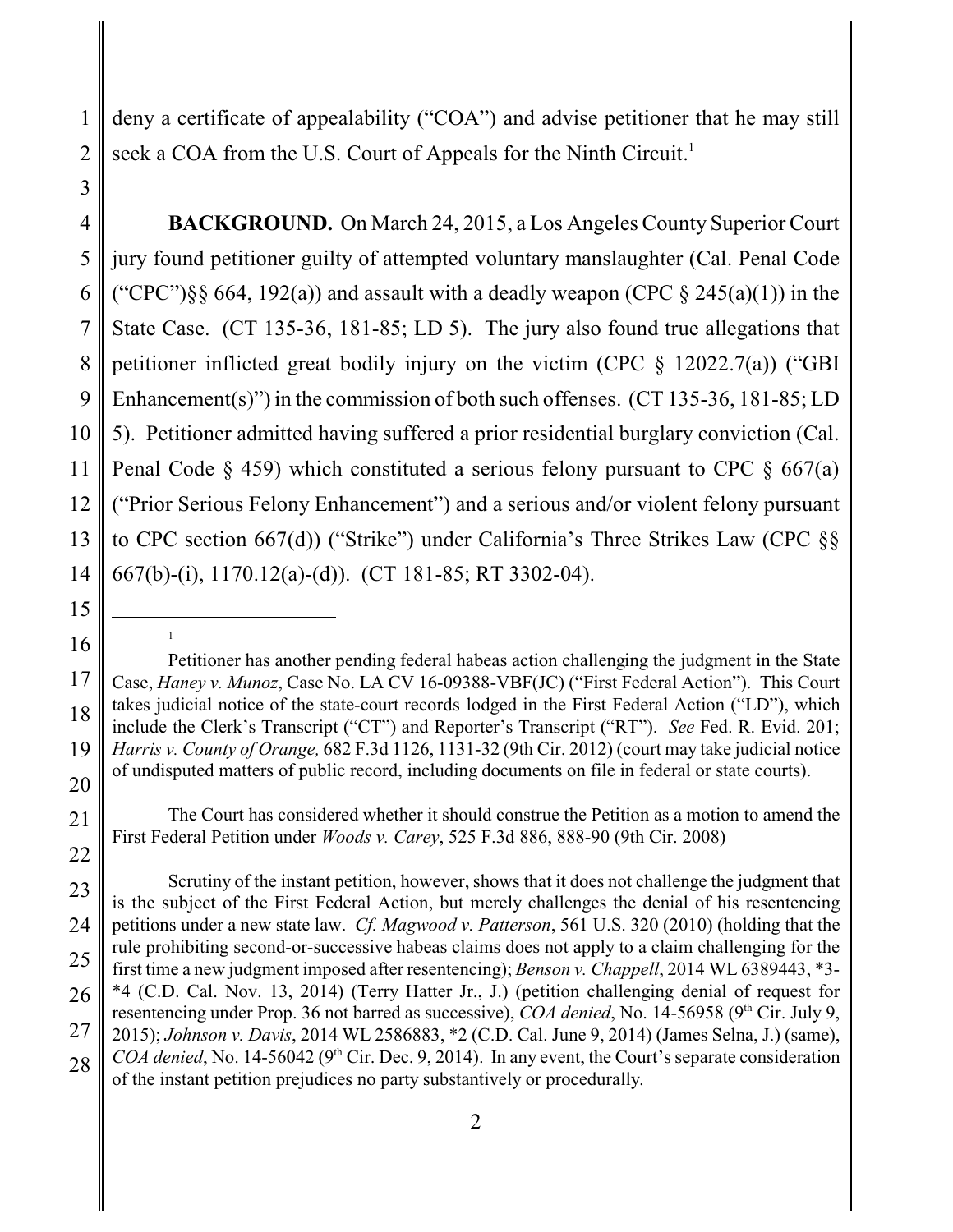1 2 3 4 5 6 On April 28, 2015, the trial court sentenced petitioner to 19 years in state prison consisting of a base upper-term sentence of 5 1/2 years on the attempted manslaughter, doubled to 11 years due to the Strike, plus 3 years on the GBI Enhancement and 5 years on the Prior Serious Felony Enhancement. (CT 181-85; RT 3315-16; LD 5). The court stayed the sentences on the assault and the corresponding enhancements. (RT 3316; LD 5).

7 8 9 10 On November 8, 2016, the voters approved The Public Safety and Rehabilitation Act of 2016 – Proposition ("Prop") 57 – and it took effect the next day. *People v. Marquez*, 11 Cal. App. 5th 816, 821, 217 Cal. Rptr.3d 814 (Cal. App. 2017); Cal. Const., Art. II, § 10(a).

11 12 13 14 15 16 **Prop 57 amended the California Constitution to add Section 32 to Article I, making nonviolent adult offenders "eligible for parole consideration after completing the full term for [their] primary offense[s]."** Cal. Const. art. I,  $\delta$ 32(a)(1). "Primary offense" is defined as "the longest term of imprisonment imposed by the court for any offense, excluding the imposition of an enhancement, consecutive sentence, or alternative sentence." Cal. Const., art. I,  $\S 32(a)(1)(A)$ .

17 18 19 20 21 22 Section 32 directs the Department of Corrections to adopt regulations in furtherance of its provisions. Cal. Const., art. I, § 32(b). On April 13, 2017, temporary emergency regulations went into effect that, *inter alia*, provided for the referral of eligible inmates to the Board of Parole Hearings for Nonviolent Offender Parole Consideration, and the release of inmates approved for nonviolent-offender parole. Cal. Code Regs., tit. 15, §§ 2449.1-2449.5, 3490-93.

23 24 25 26 27 28 On February 22, 2017, petitioner filed a habeas petition in L.A. County Superior Court seeking resentencing based upon Proposition 57. *See* Pet at 3-4, 14*.* On February 24, 2017, the Superior Court dismissed the petition, stating: "Proposition [57] only provides an inmate who has completed his base term with a hearing before the Board of Parole Hearings (Cal. Const. Art. I, Sec. 32(a)). There is no resentencing option in the Superior Court." (Pet at 4, 14-15).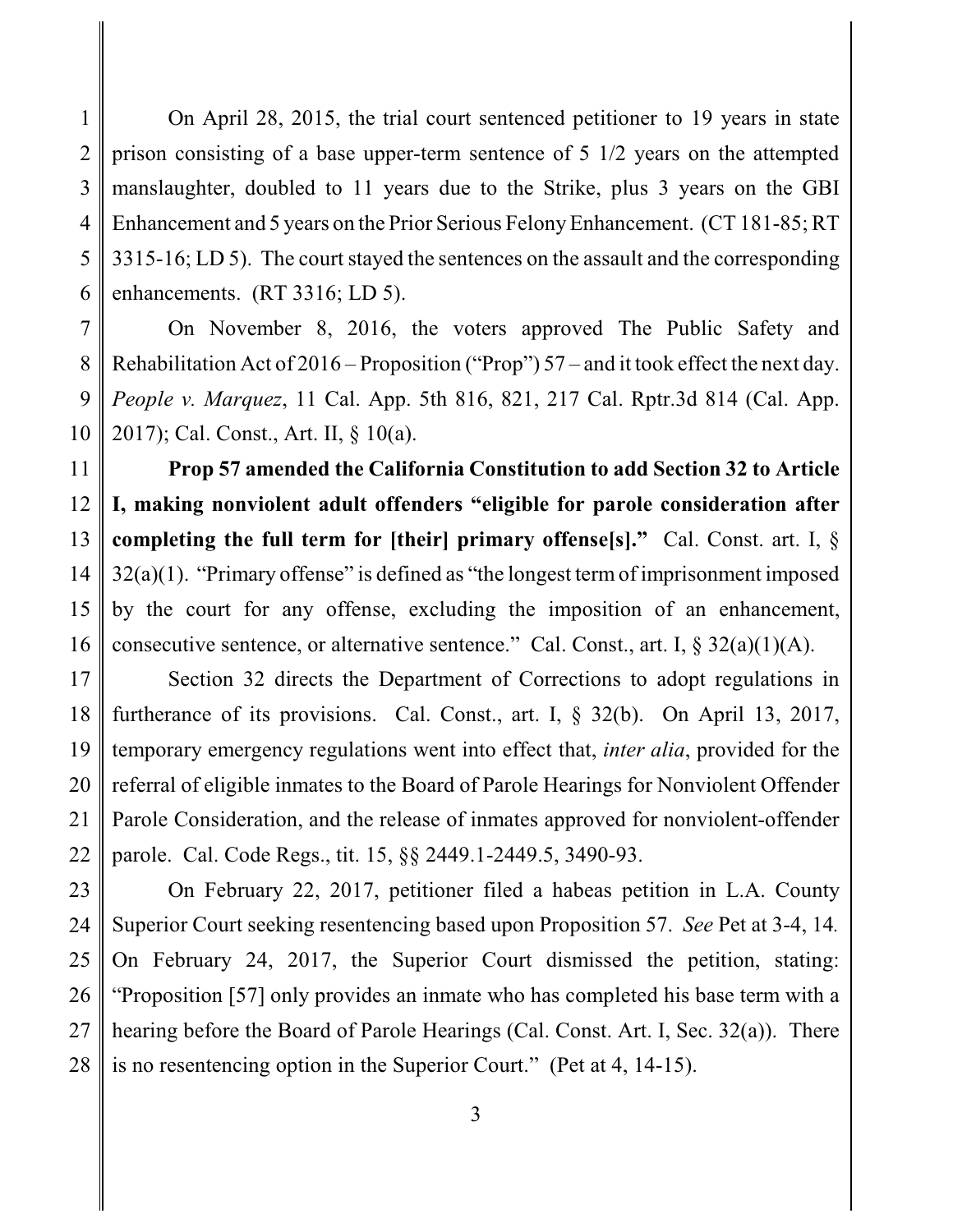1 2 3 4 5 6 On March 13, 2017, petitioner filed a habeas petition in the California Court of Appeal, seeking resentencing based upon Prop 57. On March 22, 2017, the Court of Appeal denied it without comment. (Pet at 4 and 16). On June 14, 2017, petitioner filed a habeas petition in the California Supreme Court, seeking resentencing based upon Prop 57. On June 14, 2017, the California Supreme Court denied the petition without comment. (Pet at 4, 5, and 17). This federal petition followed.

8 9 10 11 12 13 **ANALYSIS.** Petitioner claims that he is entitled to be resentenced in the State Case based upon Prop 57. He essentially contends that the state courts misinterpreted Prop 57, that Prop 57 "eliminate[s] all sentencing enhancements imposed on [petitioner] at sentencing[,]" and that he should be resentenced to  $5\frac{1}{2}$  years – the base upper term on the attempted manslaughter before it was doubled based upon the Strike and enhanced based upon the GBI and Prior Serious Felony. (Pet at 6-9).

7

14 15 16 17 18 19 20 21 22 23 24 25 26 27 28 **Petitioner's claim is not cognizable on federal habeas review as it asserts only a violation or misinterpretation of state law, and it is well-settled that federal habeas relief is available only to state prisoners who are "in custody in violation of the Constitution or laws or treaties of the United States."** 28 U.S.C. §§ 2241, 2254; *see also Swarthout v. Cooke*, 562 U.S. 216, 219, 131 S. Ct. 859 (2011) (per curiam) ("'We have stated many times that federal habeas corpus relief does not lie for errors of state law.'") (citation omitted); *Wilson v. Corcoran*, 562 U.S. 1, 5, 131 S. Ct. 13 (2010) (per curiam) ("[I]t is only noncompliance with *federal* law that renders a State's criminal judgment susceptible to collateral attack in the federal courts.") (emphasis original); *Estelle v. McGuire*, 502 U.S. 62, 68, 112 S. Ct. 475 (1991) ("[F]ederal habeas corpus relief does not lie for errors of state law.") (citation and internal quotation marks omitted); *Lewis v. Jeffers*, 497 U.S. 764, 780, 110 S. Ct. 3092 (1990) (a claim that a court misapplied state law to the facts of the case is not cognizable on federal habeas review). *See, e.g., Vardazaryan v. Chavez*, 2015 WL 4307035, \*6 n.5 (C.D. Cal. July 14, 2015) ("To the extent that Petitioner is alleging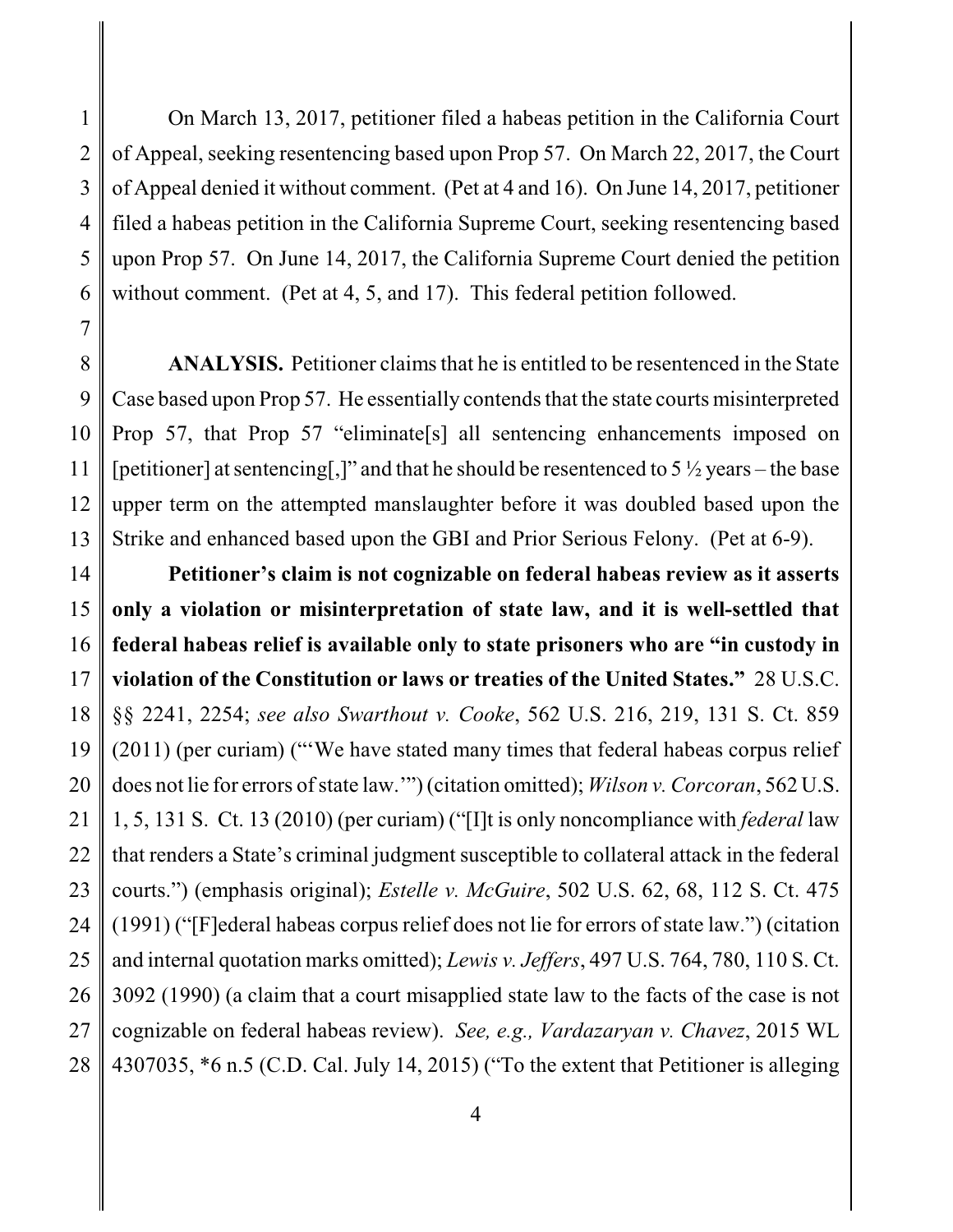1 2 3 4 5 6 7 8 9 10 that the trial court did not properly apply state law when it denied Petitioner's motion for a new trial, Petitioner's claim involves the application and/or interpretation of state law and consequently is not cognizable on federal habeas review.") (citing, *inter alia*, 28 U.S.C. § 2254(a) and *Smith v. Philips*, 455 U.S. 209, 221 (1982) ("A federally issued writ of habeas corpus, of course, reaches only convictions obtained in violation of some provision of the United States Constitution.")); *Rice v. Spearman*, 2015 WL 1097331, \*4 (C.D. Cal. Mar. 9, 2015) (George King, C.J.) ("To the extent petitioner seeks habeas relief on the ground that he was wrongly denied a sentence reduction under Cal[.] Penal Code § 1170.126, his claim is not cognizable."); *Parker v. Bobby*, 2007 WL 3340047, \*7-10 (N.D. Ohio Nov. 6, 2007).

11 12 13 14 15 16 17 **State courts "are the ultimate expositors of state law."** *Mullaney v. Wilbur*, 421 U.S. 684, 691, 95 S. Ct. 1881 (1975). "We will 'follow the decision of the intermediate appellate courts of the State unless there is convincing evidence that the highest court of the state would decide differently.'" *Lone Star Security & Video, Inc. v. City of Los Angeles, 827 F.3d 1192, 1199 (9<sup>th</sup> Cir. 2016) ("<i>Lone Star Security*") (quoting *In re Schwarzkopf*, 626 F.3d 1032, 1038 (9th Cir. 2010) (quoting *Owen v. US*, 713 F.2d 1461, 1464 (9<sup>th</sup> Cir. 1983)).

18 19 20 21 22 23 24 25 26 27 28 **This Court will not review a state court's interpretation of its own State's law unless that interpretation "is clearly untenable and amounts to a subterfuge to avoid federal review of a deprivation by the state of the rights guaranteed by the Constitution."** *Lone Star Security*, 827 F.3d at 1199 (citing *Oxborrow v. Eikenberry*, 877 F.2d 1395, 1399 (9<sup>th</sup> Cir. 1989)); *see also Knapp v. Cardwell*, 667 F.2d 1253, 1260 (9th Cir. 1982). Petitioner Haney has not presented any evidence, let alone convincing evidence, that the California Supreme Court would interpret Prop 57 differently than the lower courts of California have interpreted it. Nor has petitioner otherwise shown that the state courts' interpretation of Prop 57 is clearly untenable. Indeed, this Court agrees with the Superior Court that Proposition 57 did not eliminate enhancements or entitle a qualifying inmate to resentencing or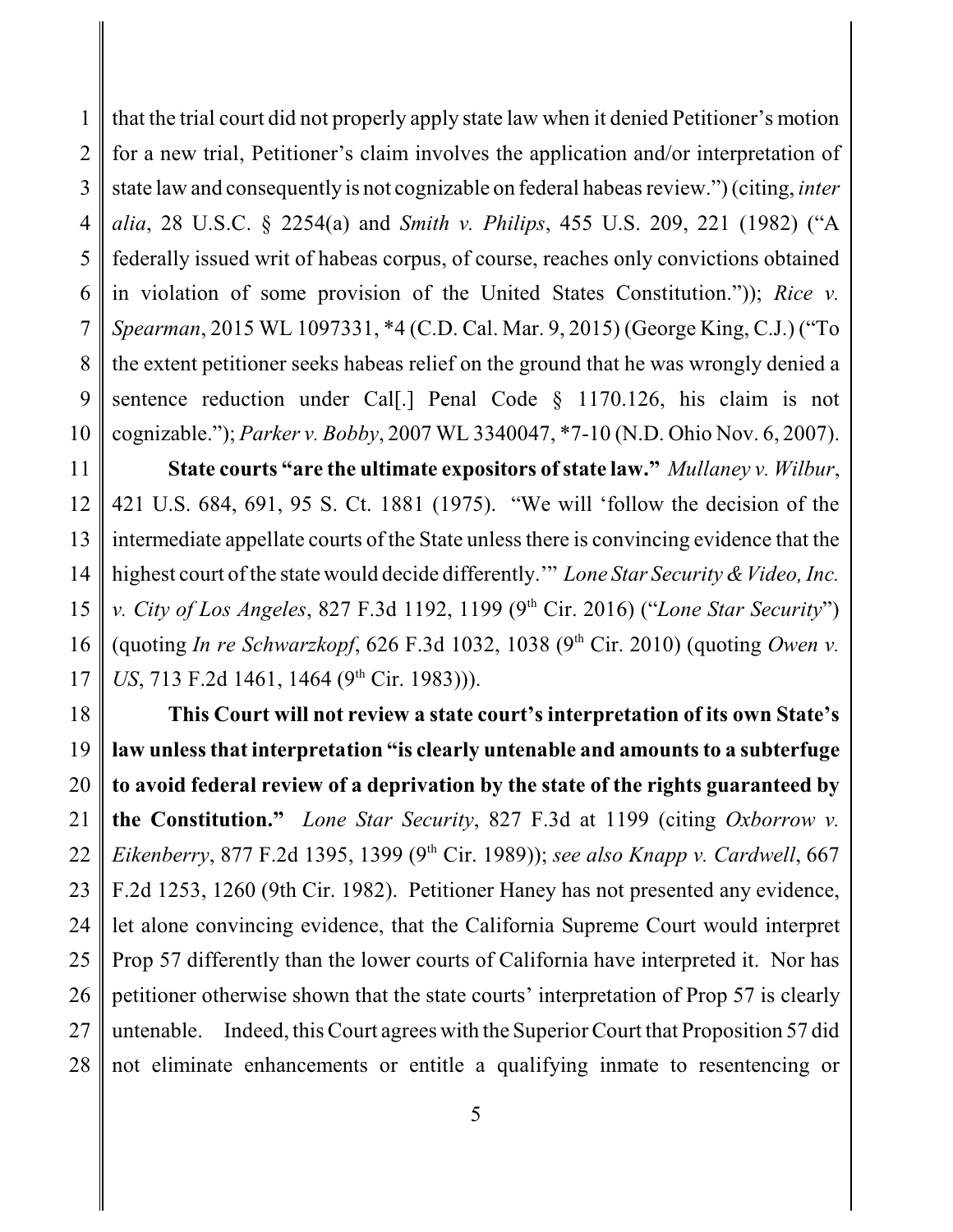1 2 3 immediate release. Instead, it merely made qualifying inmates eligible for parole consideration after completion of the full term for their primary offenses. This Court need not and has not determined whether petitioner is such a qualifying inmate.

## PETITIONER HAS NOT SHOWN ENTITLEMENT TO A COA

9 10 11 12 13 14 15 "Unless a circuit justice or [district] judge issues a certificate of appealability , an appeal may not be taken to the court of appeals from  $-(A)$  the final order in a habeas corpus proceeding in which the detention complained of arises out of process issued by a state court." 28 U.S.C. § 2253(c)(1)(A). *See, e.g., Bryant v. McDonald*, 586 F. App'x 290, 291 n.10 (9th Cir. 2014) ("We decline to consider Bryant's claim of cumulative error[,] for which no certificate of appealability issued.") (citing *Rhoades v. Henry*, 598 F.3d 511, 515 n.6 (9th Cir. 2010)), *cert. denied*, – U.S. –, 135 S. Ct. 2058 (2015); *see also* 9th Cir. R. 22-1(e) (appellants "shall brief only issues certified by the district court or the court of appeals") and 9th Cir. R. 22-1(f) (appellees "need not respond to any uncertified issues").

16 17 18 19 20 The district court must issue or deny a COA when it enters a final order adverse to the applicant, *see* Rule 11(a) of Rules Governing Sec. 2254 Cases in U.S. District Courts, and a district court may deny a COA *sua sponte* without requiring further briefing or argument. *See Zepeda v. US*, 2017 WL 306300, \*4 (C.D. Cal. Jan. 27, 2017) (citing, *inter alia, Alexander v. Johnson*, 211 F.3d 895, 898 (5<sup>th</sup> Cir. 2000)).

21 22 23 24 25 26 27 Notwithstanding one panel's dictum that the "substantial showing" standard for a COA is "relatively low", *Jennings v. Woodford*, 290 F.3d 1006, 1010 (9th Cir. 2002)), in practice "[i]t is a 'rare step' for a district court to issue a COA," *McDaniels v. McGrew*, 2013 WL 4040058, \*3 (C.D. Cal. Aug. 8, 2013) (quoting *Murden v. Artuz*, 497 F.3d 178, 199 (2d Cir. 2007) (Hall, J., concurring in judgment)); *accord Singh v. US*, 2015 WL 350790,\*6 (E.D. Cal. Jan. 23, 2015) (Ishii, Sr. J.) ("The issuance of a COA is 'a rare step.'") (likewise quoting *Murden* concurrence).

28

**A COA may issue "only if the prisoner shows, at least, that jurists of**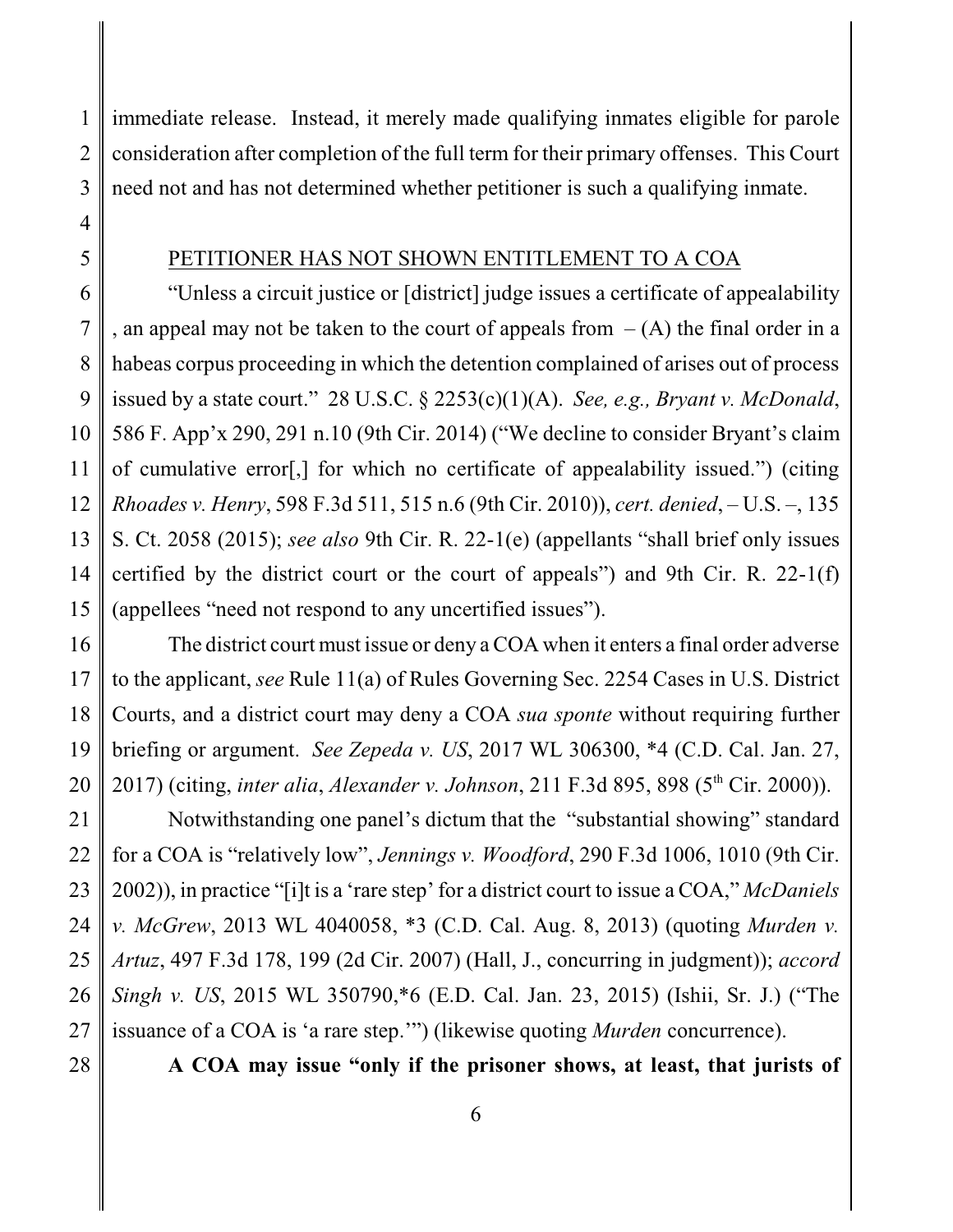1 2 3 4 **reason would find it debatable whether the petition states a valid claim of the denial of a constitutional right."** *Juarez v. Katavich*, 2016 WL 2908238, \*2 (C.D. Cal. May 17, 2016) (quoting *Slack v. McDaniel*, 529 U.S. 473 484, 120 S. Ct. 1595 (2000), and citing 28 U.S.C. § 2253(c)(2) and Fed. R. App. P. 22(b)(1)).

5 6 7 8 9 10 11 12 13 14 15 16 17 **The Court is mindful that it "must resolve doubts about the propriety of a COA in the petitioner's favor."** *Jennings v. Woodford*, 290 F.3d 1006, 1010 (9th Cir. 2002) (citing *Lambright v. Stewart*, 220 F.3d 1022, 1025 (9th Cir. 2000) (en banc)), **but no such doubt exists here.** Petitioner has not borne his burden of showing that other reasonable jurists might find the California state courts' interpretation of Prop 57 to be untenable and a subterfuge to avoid federal review of the State's violation of some federal constitutional right. *See McKinney v. Pfeiffer*, 2017 WL 1078441, \*4 (C.D. Cal. Jan. 1, 2017) (dismissing habeas petition and denying COA, court stated, "[T]o the extent petitioner is challenging the superior court's denial of his application to reduce one of his convictions to a misdemeanor pursuant to Proposition 47, such claims are not cognizable on federal habeas review."), *R&R adopted*, 2017 WL 1073340 (C.D. Cal. Mar. 21, 2017) (John Kronstadt, J.), *COA denied*, No. 17-55488 (9<sup>th</sup> Cir. June 9, 2017).<sup>2</sup>

## **ORDER**

The petition for a writ of habeas corpus is **DISMISSED**.

2

18

19

20

21

<sup>22</sup>

<sup>23</sup> 24 25 26 27 28 *Cf. also Kamana'o v. Frank*, 450 F. App'x 631, 632-33 (**9 th Cir.** 2011) ("We decline to grant a COA in this matter because a substantial showing has not been made that the Hawaii Supreme Court's decision [on a matter of state law] was untenable or a subterfuge to avoid applying federal law."); *Blaurock v. Kansas*, No. 16-3356, – F. App'x –, 2017 WL 1454014 (**10th Cir.** Apr. 25, 2017) (denying COA because there was "no room for reasonable jurists to debate that these claims allege state-law violations that are not cognizable grounds for federal habeas relief, and that the Kansas Court of Appeals' decisions were not arbitrary or capricious and so did not violate Mr. Blaurock's constitutional rights."); *Colwell v. McKee*, 2009 WL 125223, \*2 (W.D. Mich. Jan. 16, 2009) (denying COA to appeal from dismissal of habeas claim as non-cognizable claim of state-law error).